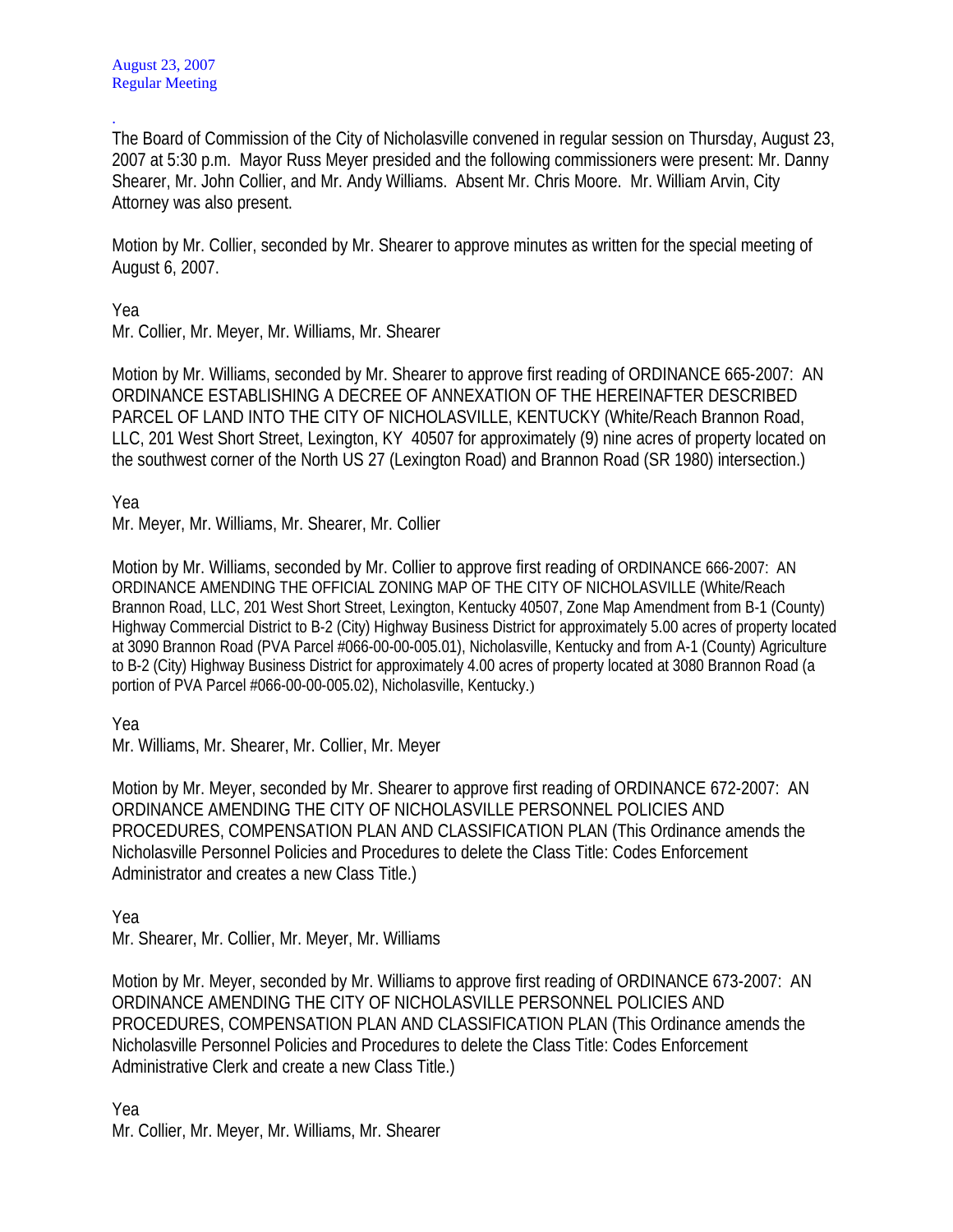. Motion by Mr. Shearer, seconded by Mr. Williams to authorize the Mayor to sign a PROCLAMATION FOR NATIONAL LONG-TERM CARE RESIDENTS' RIGHTS WEEK 2007.

Yea

Mr. Meyer, Mr. Williams, Mr. Shearer, Mr. Collier

Motion by Mr. Collier, seconded by Mr. Williams to authorize the Mayor to sign a PROCLAMATION FOR LIBRARY CARD SIGN-UP MONTH, SEPTEMBER 2007.

Yea

Mr. Williams, Mr. Shearer, Mr. Collier, Mr. Meyer

Motion by Mr. Meyer, seconded by Mr. Collier to appoint Michael Slone to fill the unexpired term of Dave Eldridge with the term expiring August 2009.

Yea

Mr. Shearer, Mr. Collier, Mr. Meyer, Mr. Williams

Motion by Mr. Shearer, seconded by Mr. Williams to amend the General Fund Budget for FY 08 for Nicholasville NOW from \$20,000 to \$30,000.

Yea

Mr. Collier, Mr. Meyer, Mr. Williams, Mr. Shearer

Motion by Mr. Collier, seconded by Mr. Williams to authorize the Mayor to enter into an interlocal agreement between the City of Nicholasville, Jessamine County PVA, Jessamine County Planning and Zoning, and Jessamine County E911 to provide digital images (aerial photography) for all of Jessamine County at a total project cost of \$49,000 divided equally between each participant. Nicholasville's share would be \$12,475.00, which would be paid over a period of two years at \$6,237.50 per year.

Yea

Mr. Meyer, Mr. Williams, Mr. Shearer, Mr. Collier

Motion by Mr. Shearer, seconded by Mr. Williams to place a three-way stop at the intersection of Bluegrass and Derby Drive.

Yea

Mr. Williams, Mr. Shearer, Mr. Collier, Mr. Meyer

Motion by Mr. Collier, seconded by Mr. Shearer to approve accounts payable as listed in the amount of \$411,884.14.

Yea

Mr. Shearer, Mr. Collier, Mr. Meyer, Mr. Williams

The meeting adjourned at 6:23 p.m.